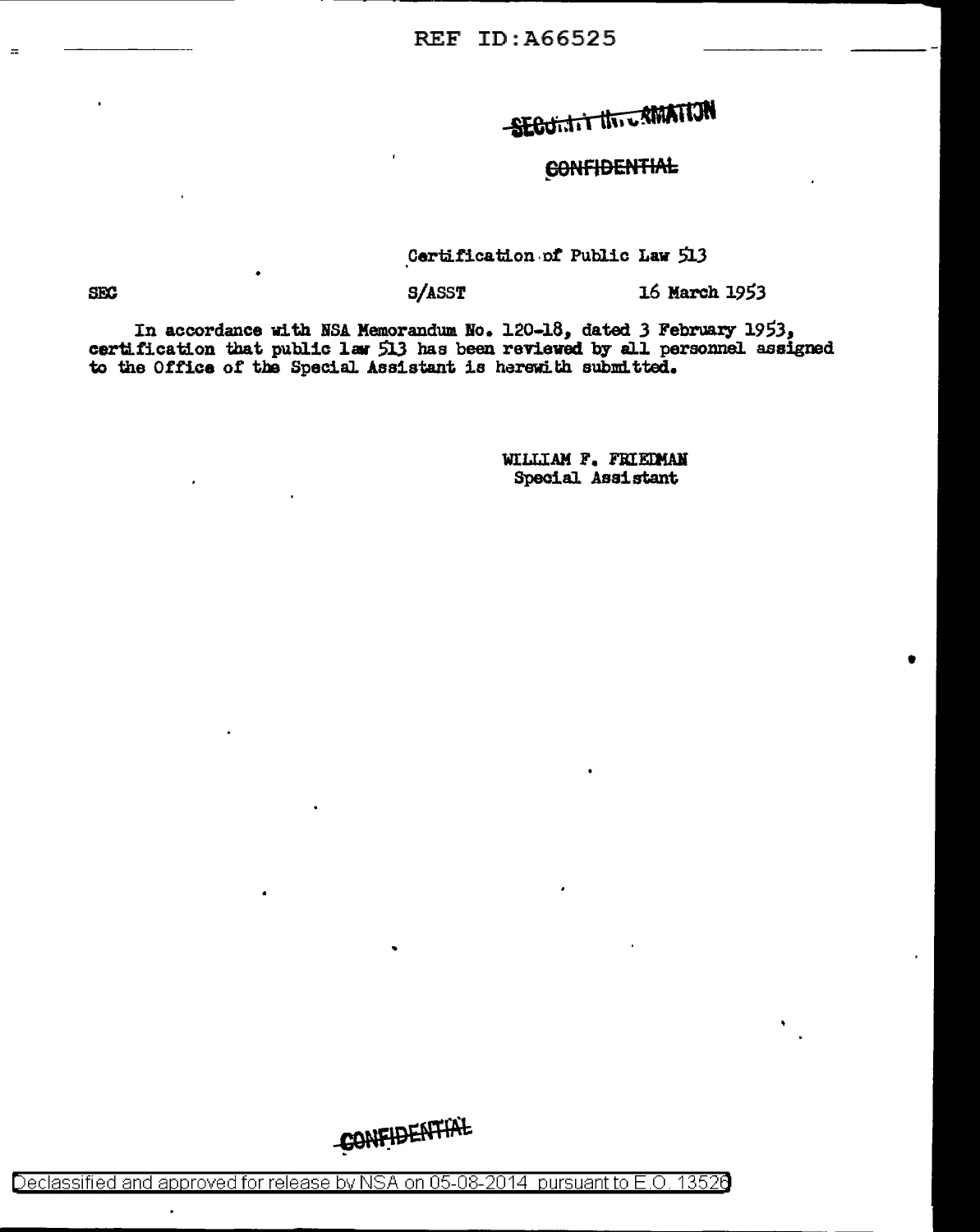REF ID: A66525........

Confidential

17 March 1952

Certification of Public Law 513

Chief, Security Control<br>Division

In accordance with AFSA Memorandum No. 120-18/1, certification that public law 513 has been reviewed by all personnel assigned to the Office of the Consultant is herewith submitted.

Consultant

WILLIAM F. FRIEDMAN Consultant

Confidential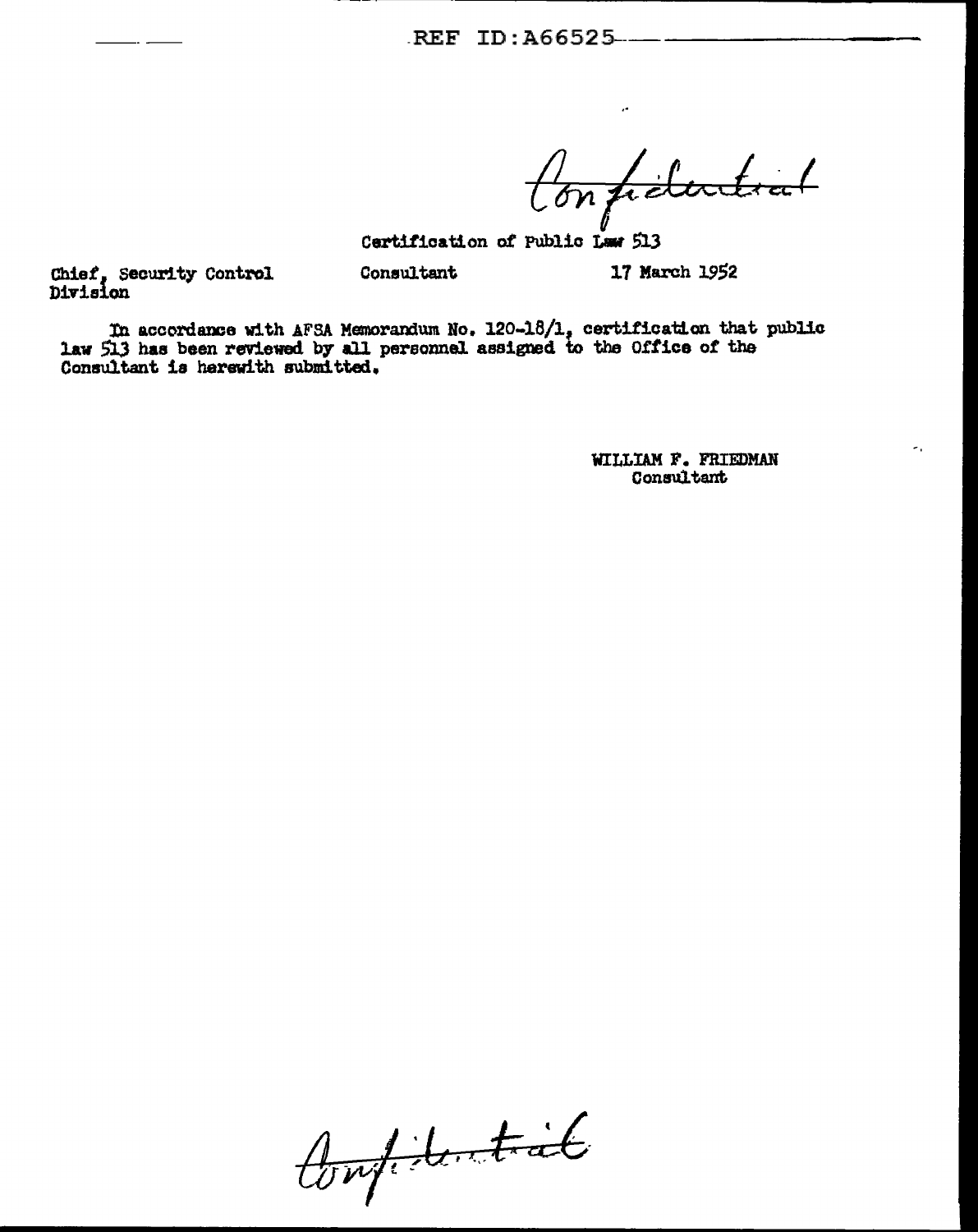**REF ID: A66525** 

SLUDRITY INTURIALIZAT

CONFIDENTIAL

Certification of Public Law 513

SEC

S/ASST

15 June 1953

սությունը համար առաջարկային առաջարկությունը կարող է է էլ լի թվական առաջարկության համար առաջարկությունը առաջարկ

一本 かけい あいまいれん

散子<sup>阿</sup>照悟像。 これ手で <sub>エンジン</sub> トゥ オルマモ

In accordance with NSA Memorandum No. 120-18, dated 3 February 1953, certification that public law 513 has been reviewed by all personnel assigned to the Office of the Special Assistant is herewith submitted.

> WILLIAM F. FRIEDNAN Special Assistant

# CONFIDENTIAL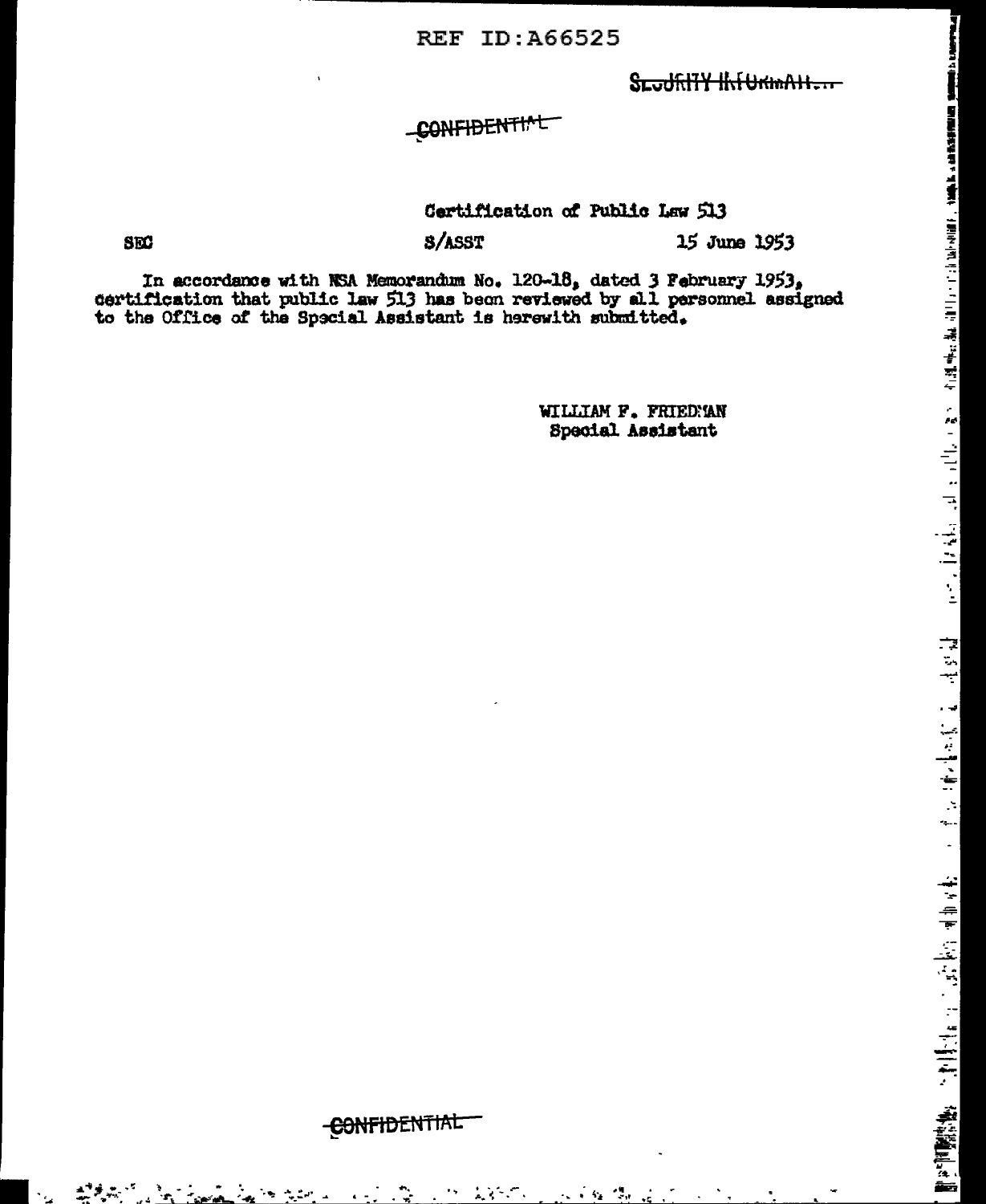**REF ID:A66525** 

# CONFIDENTIAL

CONFIDENTIAL

26 June 1952

Certification of Public Law 513

Chief, Security<br>Control Division

In accordance with AFSA Memorandum No. 120-18/1, certification that public<br>law 513 has been reviewed by all personnel assigned to the Office of the<br>Consultant is herewith submitted.

Consultant

WILLIAM F. FRIEDMAN Consultant

KR. CONFIDENTIAL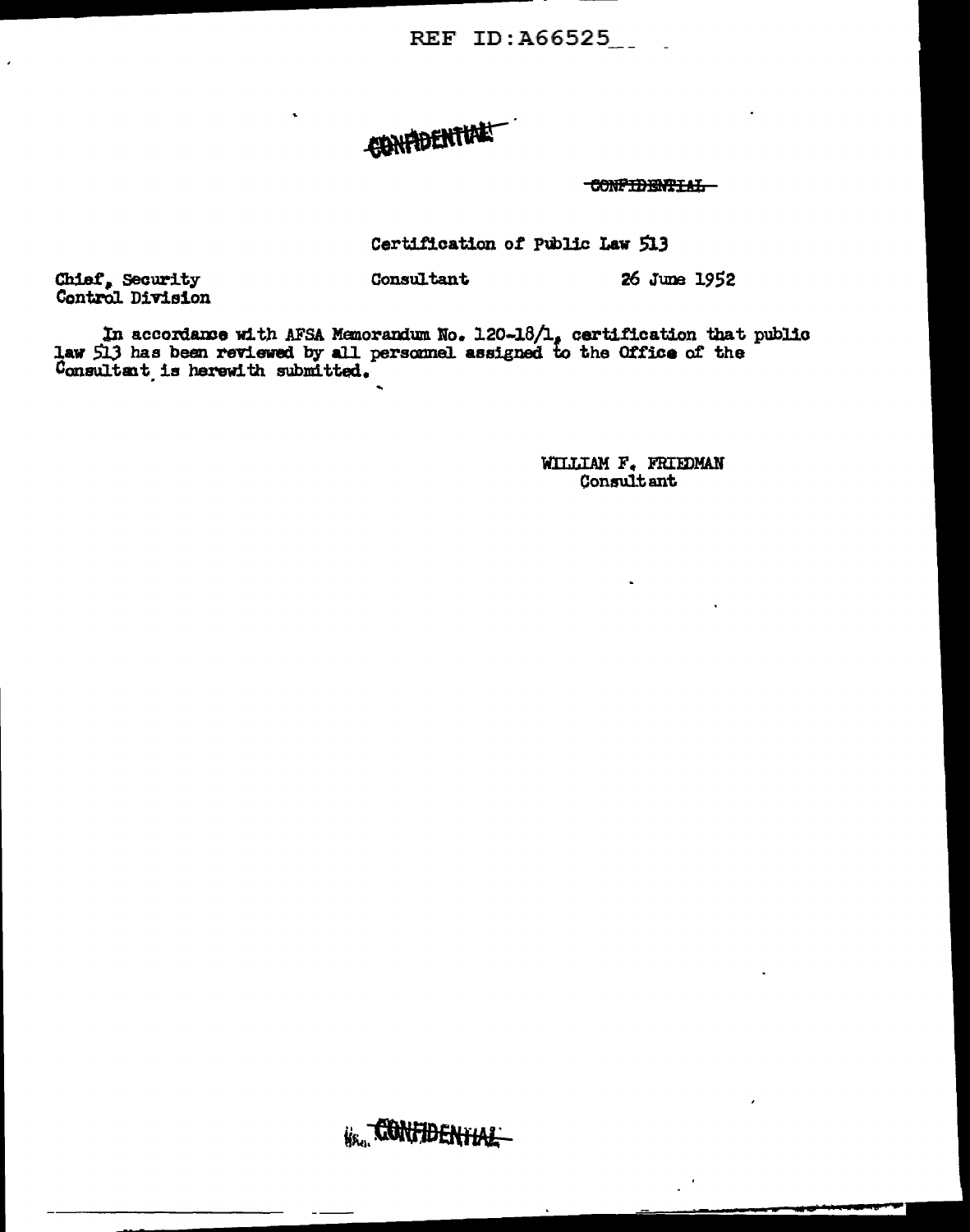**REF ID: A66525** 

**GONFIDENTIAL** 

**ARA ARTICLE IN THE STATE OF THE COMMUNICATION CONTRACTOR CONTRACTOR COMMUNICATION COMMUNICATION** 

Certification of Public Law 513

Chief, Security<br>Control Division

In accordance with AFSA Memorandum No. 120-18/1, certification that public<br>law 513 has been reviewed by all personnel assigned to the Office of the Consultant is herewith submitted.

Consultant

WILLIAM F. FRIEDMAN Consultant

**BEGUNITY INFORMATION** 

12 Sept 1952

والزياعة متعاديات يحويان منقطا الباريا